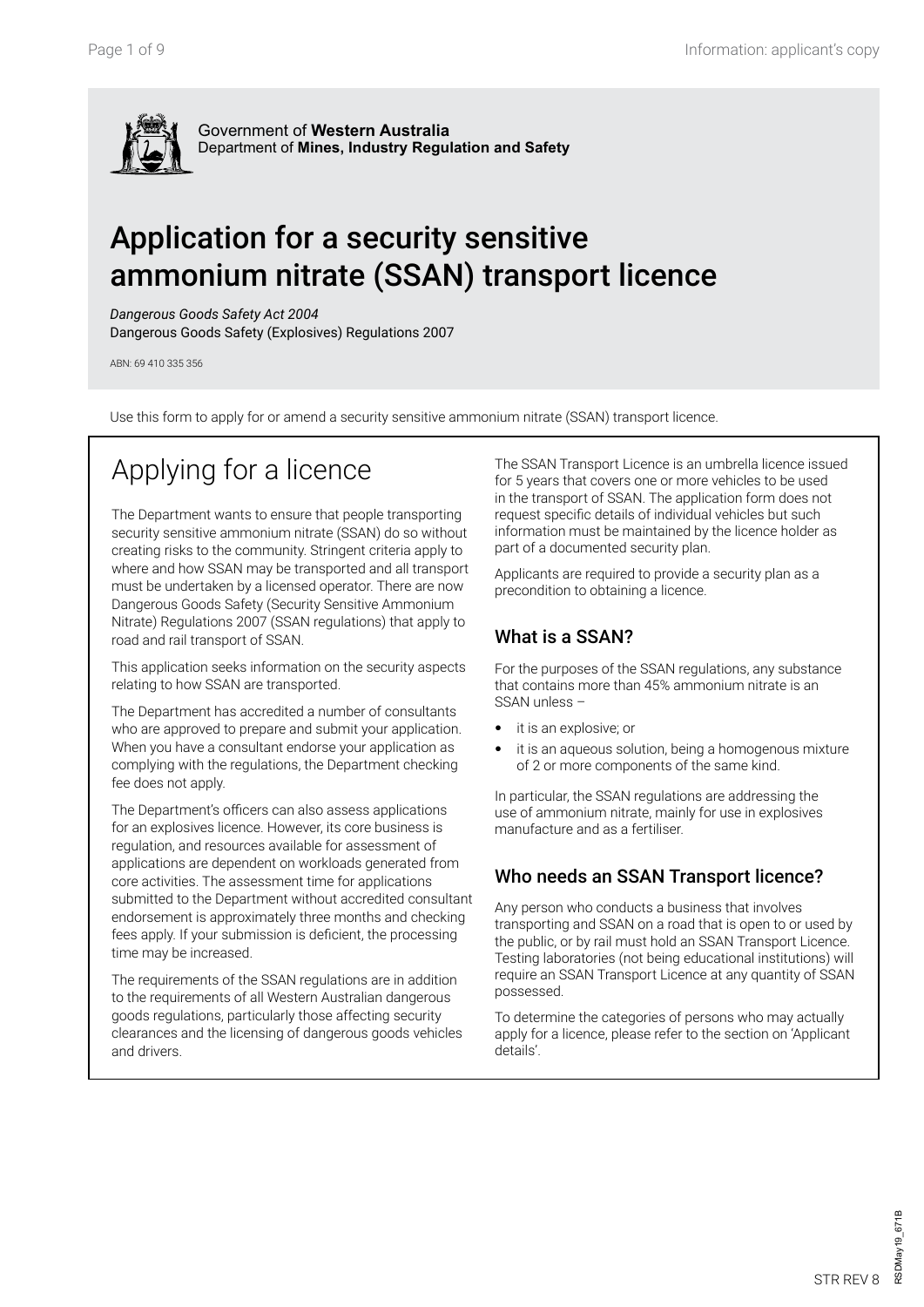### Situations where an SSAN Transport Licence is not required

An SSAN Transport Licence is not required if a person:

- holds an SSAN Fertiliser Licence that relates to the SSAN and transports for own use;
- holds a Shotfiring Licence that relates to the SSAN and transports for own use;
- holds an Explosives Manufacture (MPU) Licence that relates to the SSAN and transports the SSAN in the mobile processing unit;
- is a secure nominee of the holder of an SSAN Transport Licence and transports the SSAN in the course of his or her duties;
- controls or manages a commercial laboratory or employed in a laboratory; and
	- transports the SSAN for analytical or research purposes at the laboratory that does not involve the manufacture of an illegal product; and
	- transports not more than 3 kg of the SSAN.
- is employed by an educational institution or government organisation, and transports the SSAN for analytical, educational or research purposes at the institution or organisation that does not involve the manufacture of an illegal product. The quantity transported must not exceed 3 kg.

An SSAN Transport Licence is not required if the person holds a current *interstate* SSAN Transport Licence. Interstate licensed dangerous goods drivers who are employed by the holder of such licences are not required to hold a WA Dangerous Goods Driver Licence.

### General requirements

Licences can only be granted to an individual, body corporate or a partnership. Where the application is from an individual, a licence will only be issued if certain eligibility requirements are met and the Chief Officer is satisfied the applicant:

- is 18 years of age or over;
- holds a current WA Dangerous Goods Security Card;
- can demonstrate an understanding of the security aspects associated with SSAN; and
- has developed and can apply a security plan.

Individuals will be required to answer a number of questions relating to their integrity, and their personal details will be displayed on the licence. The holder of an SSAN Transport Licence can only transport SSAN from an authorised consignor to an authorised consignee.

### Drivers and vehicles

Where vehicles are used in the transport of SSAN in a receptacle in quantities greater than 500 L or kgs then separate licensing of individual vehicles is required under the Dangerous Goods Safety (Road and Rail Transport of Non-explosives) Regulations 2007. The abovementioned quantity can be exceeded for SSAN transported in IBCs if:

- the IBC is not filled or emptied on the vehicle; and
- the total capacity of IBCs containing SSAN on the vehicle is not more than 3000 litres.

The drivers of licensed dangerous goods vehicles transporting SSAN must hold a Dangerous Goods Driver Licence. Drivers involved in the transport of any quantity of an SSAN must hold a current WA DGSC or a recognised security clearance from another State of Australia.

The placarding requirements of vehicles used to transport SSAN are subject to provisions of the Dangerous Goods Safety (Road and Rail Transport of Non-explosives) Regulations 2007 and the ADG Code. Loads of SSAN may still have to be placarded even though the vehicle in use does not require a Dangerous Goods Vehicle Licence. Specific details relating to dangerous goods driver and vehicle licensing can be found in the relevant application forms on the Department website.

#### Supervised and unsupervised access – what does this mean?

For the purposes of the regulations an individual is supervised by another person while he or she has access to a SSAN if at the time he or she:

- is in the presence of the other person; or
- is in a place where any handling or removal of the explosive is controlled by the other person.

A licence holder may authorise a person to have access to the SSAN in the holder's possession. If the access is supervised or in a controlled environment there is no specific need for the person to have a security clearance or be a secure nominee.

If access to the SSAN is to be *unsupervised* the person must possess a security clearance and be authorised by the licence holder as a secure nominee.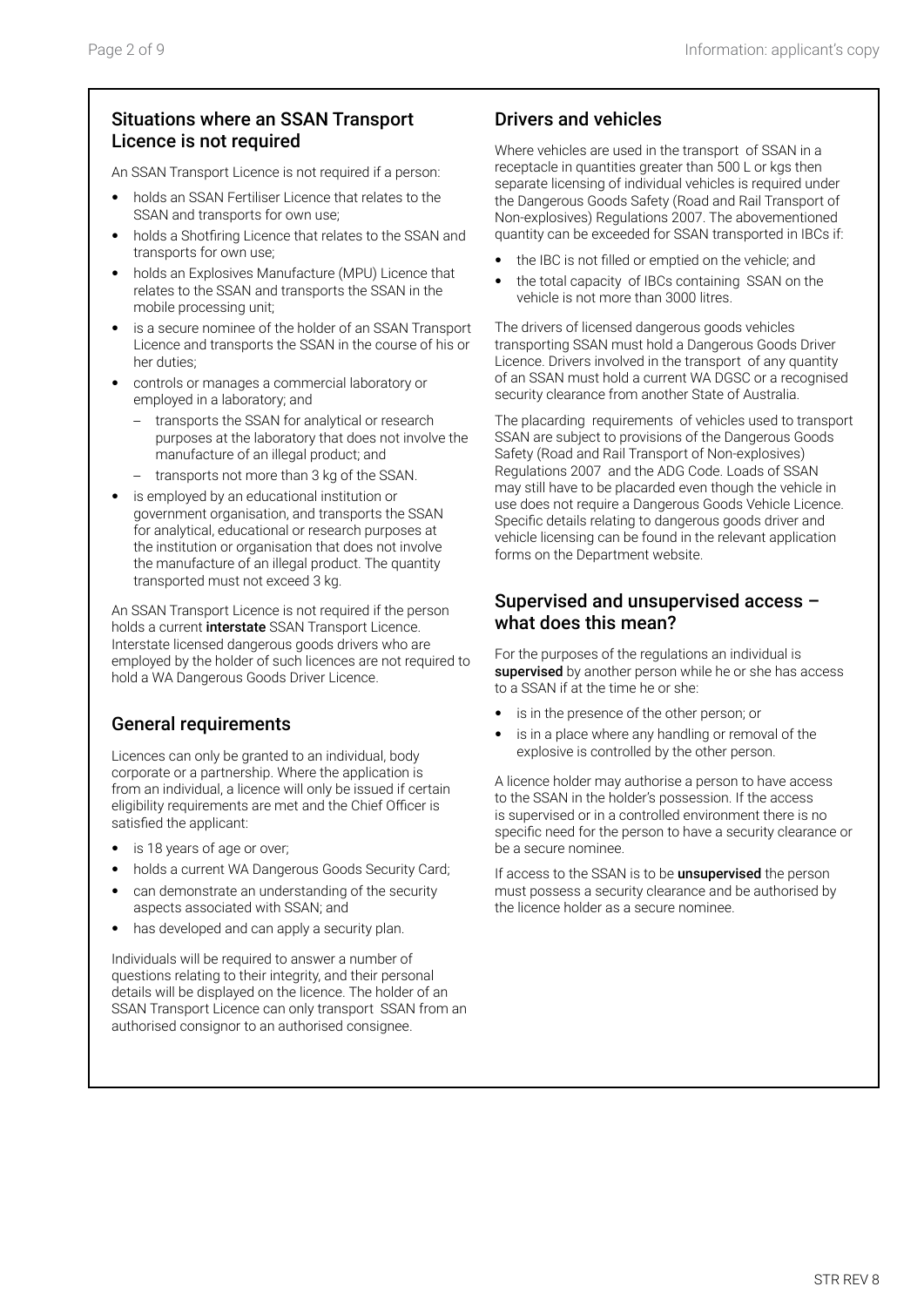### Secure nominees

Holders of SSAN licences may authorise persons to have unsupervised access to SSAN in the course of their duties providing:

- the person has a security clearance; and
- the licence holder is satisfied the person is suitably trained to safely handle any SSAN that the person will have unsupervised access to.

Persons authorised are deemed to be 'secure nominees' and the licence holder is required to maintain written records of all secure nominees including when authorisations were granted or cancelled.

Persons who are not secure nominees are not permitted to have unsupervised access to SSAN.

### Public liability insurance

The owner of a road vehicle must not use the vehicle, or permit it to be used to transport a placard load of ammonium nitrate unless it is covered by a policy of insurance, or other form of indemnity, as required by Part 18 of the Dangerous Goods Safety (Road and Rail Transport of Non-explosives) Regulations 2007. The minimum amount of cover is \$5 million and is in respect of:

- personal injury, death, property damage and other damage arising out of fire, explosion, leakage of dangerous goods in, or from the vehicle or container, transported in or on a vehicle; and
- costs incurred by or on behalf of a Commonwealth, State or Territory government authority in a clean up resulting from such fire, explosion, leakage or spillage.

Furthermore, a prime contractor must not use a road vehicle to transport a placard load unless the public liability insurance cover described above is in place.

Penalties apply to owners and prime contractors for non compliance with these insurance provisions.

### Responders to dangerous goods emergencies

The Dangerous Goods Safety (Road and Rail Transport of Non- explosives) Regulations 2007 make it an offence for a person who is a prime contractor or rail operator to transport a placard load of dangerous goods without being an approved emergency responder.

### Reference material

Further information can be found at:

- *Dangerous Goods Safety Act 2004*
- Dangerous Goods Safety (Explosives) Regulations 2007
- Dangerous Goods Safety (Road and Rail Transport of Non- explosives) Regulations 2007
- Dangerous Goods Safety (Security Sensitive Ammonium Nitrate) Regulations 2007

(downloads of the Act and regulations are available free on the Department of Justice website at www.legislation.wa.gov.au)

- Australian Dangerous Goods Code, current edition
- Australian Explosives Code, current edition

(available from www.canprint.com.au or CanPrint. Phone: 1300 889 873)

- Schedule of fees and charges
- Application for a Driver Licence
- Application for a Dangerous Goods Vehicle Licence
- Application for a Dangerous Goods Security Card (forms are available at participating post offices)
- Guidance material on obtaining a security clearance and Dangerous Goods Security Card
- Accreditation of responders to dangerous goods emergencies
- Security risk assessment and security plan template transport

(available from the Department website at www.dmirs.wa.gov.au)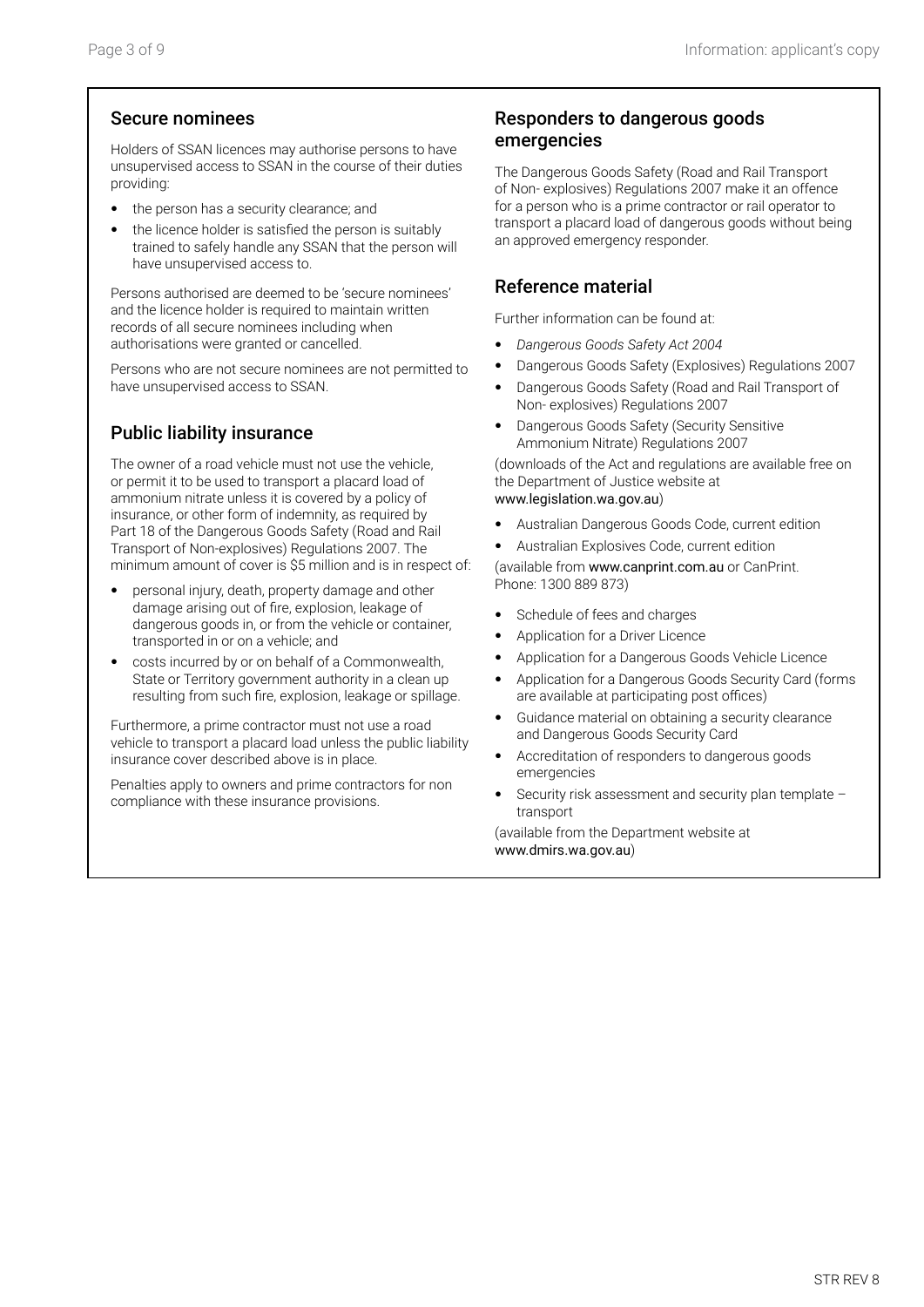# Applicant details

Licences can only be granted to an individual, a body corporate or a partnership.

An application for an individual must include a copy of the applicant's current motor driver's licence for proof of identity.

An application from a body corporate must be in the name as described on the certificate of incorporation, and the original certified copy of the certificate is to be provided with the application.

The following are also recognised as corporate bodies:

- Federal or State Government Departments
- Local Government authorities (Cities, Towns, Shires)
- Some semi-government organisations (e.g. Water Corporation, Western Power)

Where an unincorporated body owns / operates / leases premises or a site, or undertakes an activity (and does not wish, or is not eligible, to become incorporated (i.e. small businesses, associations, etc.) an eligible individual must be nominated to be the applicant.

An application from a partnership must include:

the original certified copy of evidence of the partnership; and

- a statutory declaration from each partner stating:
	- the name of the partnership
	- the name, home address and contact details of all partners; and
	- business in which the partnership is engaged.

The licence will be granted in the name of the partnership.

Applications may be received in respect to premises that are operating under a trust. The licence cannot be granted to a trust, but can be granted to, as an example, '*The trustees of the ABC Trust*'. Applications from trusts must include:

- the original certified copy of a document which states the name of trust; and
- the name, home address and contact details of at least one of the trustees. If the nominated trustee is a body corporate or partnership, the documents required are the same as advised above for such entities.

Licences cannot be granted to business names or trading names.

Please ensure that a contact number is provided in case the Departmental assessor needs to clarify matters or seek additional information. A residential business is mandatory and may be supplemented with a post office address.

## Security clearances

It is a requirement that explosives related licence holders and people with unsupervised access to explosives or security sensitive ammonium nitrate possess a security clearance (and where necessary be a secure nominee of the licence holder). Key features of the assessment process are identity checks to confirm the status of applicants as well as national criminal history record checks including an ASIO clearance.

As a means of proof of a valid security clearance, individuals will be issued with a photographic security card valid for 5 years, and it will be subject to renewal. The security card will allow portability of the security clearance between employers.

Individuals who wish to apply for a SSAN Transport Licence must first obtain a WA Dangerous Goods Security Card. Details are available on the Department website and application forms can be obtained from and lodged at participating post offices in Australia.

A SSAN Transport Licence held by an individual is only valid while the security clearance of the individual remains current.

### Recognised security clearances

Western Australian explosives regulations recognise current explosives and Security Sensitive Ammonium Nitrate (SSAN) licences / permits issued by another State / Territory of Australia as being valid security clearances in this State. These are detailed in the following table:

| <b>State / Territory</b>        | Legislation                                                           |
|---------------------------------|-----------------------------------------------------------------------|
| New South Wales                 | <b>Explosives Regulations 2013</b>                                    |
| Queensland                      | Explosives Act 1999                                                   |
| South Australia                 | <b>Explosives (Security Sensitive</b><br>Substances) Regulations 2006 |
| Tasmania                        | <b>Security Sensitive Dangerous</b><br>Substances Act 2005            |
| Victoria                        | Dangerous Goods (Explosives)<br>Regulations 2011                      |
|                                 | Dangerous Goods (HCDG)<br>Regulations 2005                            |
| Northern Territory              | None applicable                                                       |
| Australian Capital<br>Territory | None applicable                                                       |

Applicants from interstate, who do not possess a recognised security clearance will be required to obtain a WA Dangerous Goods Security Card in order for the application for licence to proceed.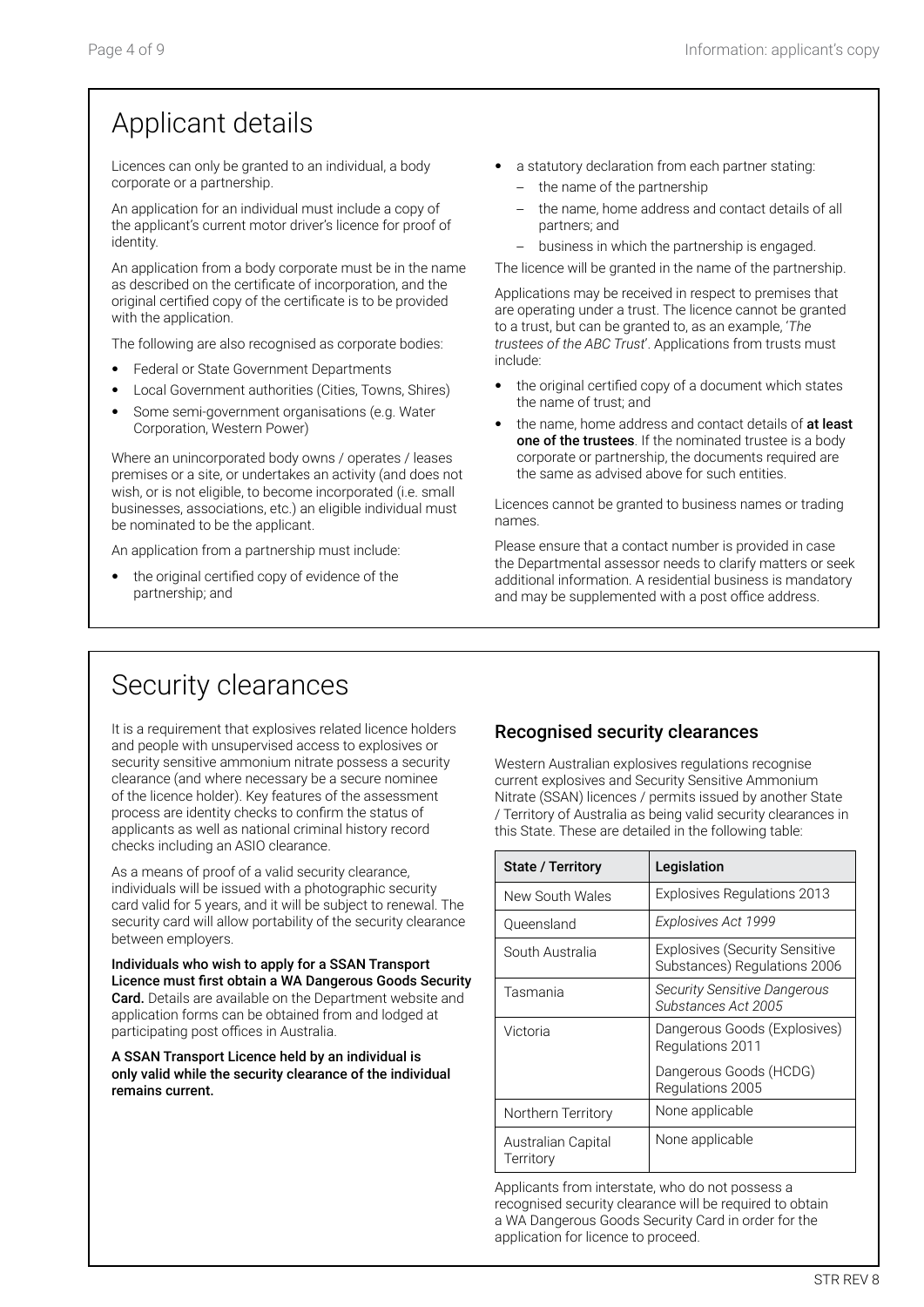# Relevant offence

The regulations require that all individuals who apply for any type of SSAN licence must disclose to the Chief Officer:

- details of any relevant offence of which the person has been convicted; and
- details of any charge of a relevant offence against the person that is pending.

The term 'relevant offence' means any of the following:

- an offence against the *Dangerous Goods Safety Act 2004* and regulations;
- an offence against a law of another place that substantially corresponds to the *Dangerous Goods Safety Act 2004* and regulations; or
- an offence against a law of this State or another place, an element of which is the handling, storage or transport of explosives.

Two questions on this matter are contained in the application form and answers in the affirmative to either question must be supported by a separate sheet briefly describing details of the offence and/or charge including places, dates and penalties.

# Security plans

A security plan that describes how the applicant will meet minimum requirements must be prepared and lodged with the application form. The content of a security plan is referred to in regulation 31 of the Dangerous Goods Safety (Security Sensitive Ammonium Nitrate) Regulations 2007. In essence, a security plan will address:

- security risk assessment;
- personnel management;
- site security; and
- procedures.

The format of a security plan is not prescribed and applicants have flexibility in this area providing that all necessary elements of the plan are addressed.

The licence holder and the person representing the company as the person responsible for implementing the security plan are both required to implement and comply with the security plan.

The security plan has been declared a 'safety management document' for the purposes of sections 3 and 10 of the *Dangerous Goods Safety Act 2004* and this gives Dangerous Goods Officers the power to order improvements and updates to security plans, as well as allowing the Chief Officer to order third-party audits of the plans, paid by the licence holder.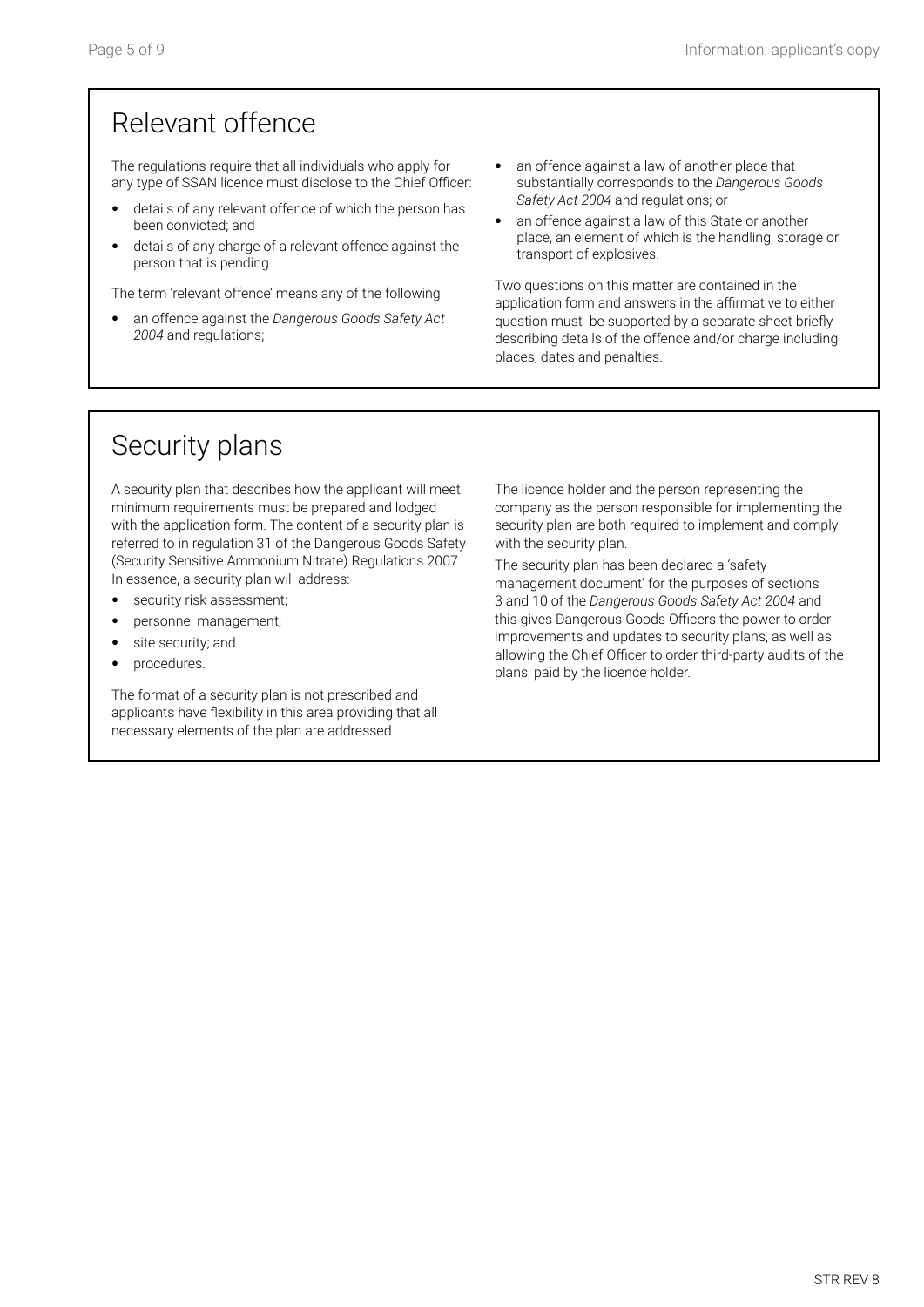# Application lodgement

If you intend to apply for a licence, it is recommended that you contact an accredited dangerous goods consultant and work with them to have your submission developed. The processing time for compliant applications that do not need complex internal assessment is approximately 20 business days.

Your consultant will normally complete the application form on your behalf, however the intended licensee must actually sign the application. The licensee is responsible for all matters associated with the day-to-day storage and handling of the dangerous goods, and will be held accountable for any breaches of the Regulations.

### Information for dangerous goods consultants

The following information will assist accredited dangerous goods consultants when lodging applications for licences.

#### Lodgements by email

- Applies to applications for new licences.
- All emails are to be sent to cso@dmirs.wa.gov.au and not to individual DMIRS staff members. Any correspondence sent to this email address should only be submitted once and it will be actioned in a timely manner. This process ensures all applications can be tracked from time of lodgement.
- The original hardcopy application must still be forwarded by mail so that certified copies of supporting documents can be verified.
- The email should include a list detailing the names of all attachments.

Consultants are requested to utilise appropriate naming conventions for all attachments sent electronically so that DMIRS staff can easily identify the contents and make it easy for electronic document storage and retrieval.

| Tel:     | $(08)$ 6251 2300                          |
|----------|-------------------------------------------|
| Email:   | cso@dmirs.wa.gov.au                       |
| Website: | www.dmirs.wa.gov.au or fees, forms, FAQs, |
|          | quidance material and publications.       |

### Licence fees

Please refer to the schedule of fees and charges on the Department website for the current fee applicable to this application for licence.

Only the licence fee for the first year of the licence is to be lodged with the application. Licence fees for subsequent years will be billed annually.

### Checking fees

These are only payable if the application has not been lodged through an accredited dangerous goods consultant. Checking fees are equal to the licence fee payable with the application.

### Lodgement

The completed application form, together with relevant documents and the relevant fee payable to the Department of Mines, Industry Regulation and Safety is to be mailed to:

Department of Mines, Industry Regulation and Safety Dangerous Goods Licensing Locked Bag 100 East Perth WA 6892

or handed in person at:

Level 1, 303 Sevenoaks Street Cannington WA 6107

Business hours: 8.30 am to 4.30 pm

*Notes:*

- *Licences cannot be issued over the counter.*
- *Please refer to the schedule of fees and charges on the Department website for the current fee applicable to this application for licence.*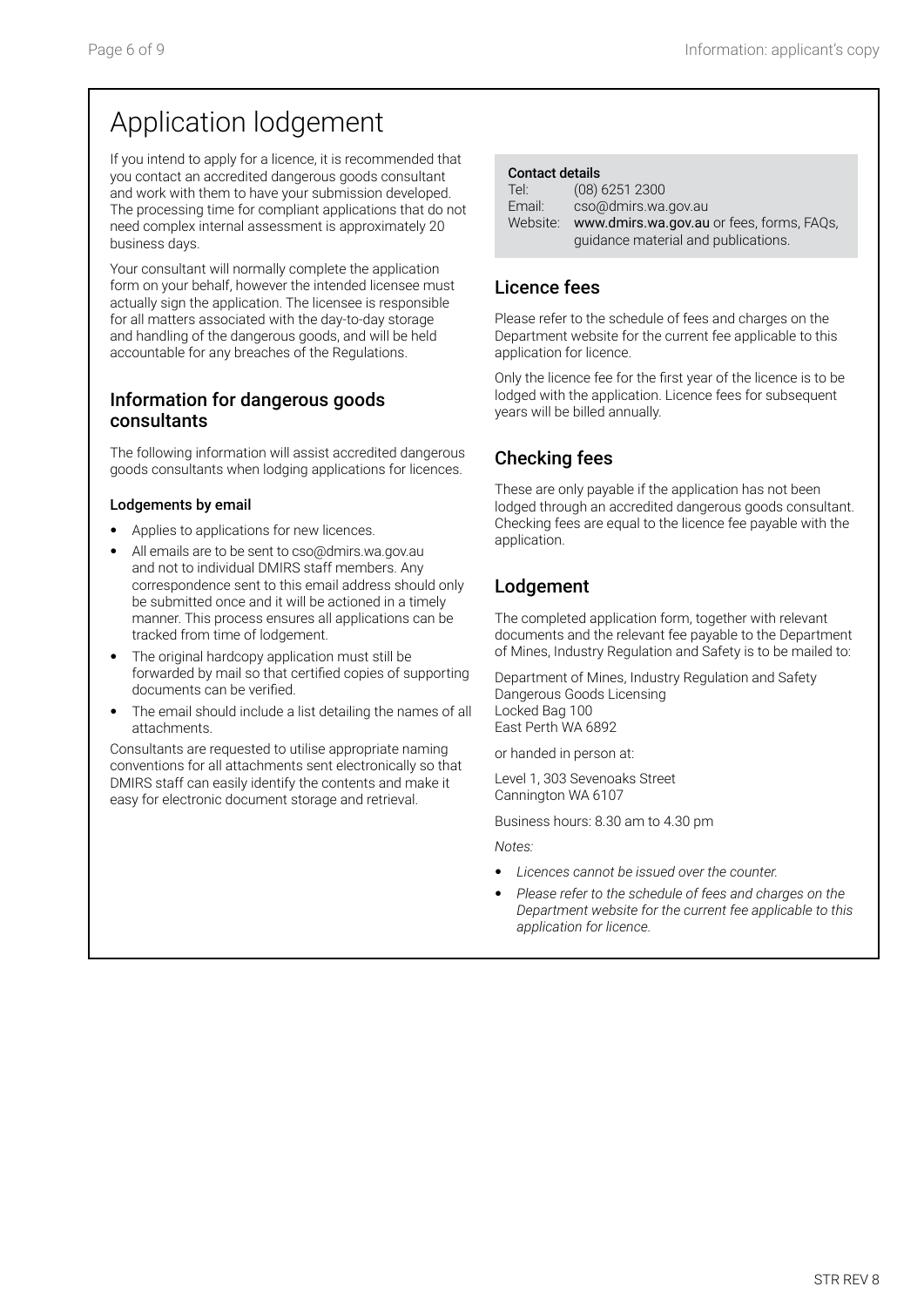Application section – return to the Department



| Application no. (office use only) |  |
|-----------------------------------|--|
|-----------------------------------|--|

STR

## Application for a security sensitive ammonium nitrate (SSAN) transport licence

*Dangerous Goods Safety Act 2004*

Dangerous Goods Safety (Explosives) Regulations 2007

| ABN: 69 410 335 356                                                                                                                     |
|-----------------------------------------------------------------------------------------------------------------------------------------|
| 1. Application type (you must tick one of the boxes)                                                                                    |
| New licence<br>Amendments to an existing licence<br>Transfer of a licence<br>(can only be done by licence holder)                       |
| Indicate licence number<br><b>STR</b>                                                                                                   |
| Briefly describe amendment or transfer requirements                                                                                     |
|                                                                                                                                         |
|                                                                                                                                         |
|                                                                                                                                         |
| 2. Applicant details                                                                                                                    |
|                                                                                                                                         |
| Please tick one of the following boxes and complete the relevant section below:<br>Individual<br>Body corporate<br>Partnership<br>Trust |
| Proof of entity documents are required to be lodged with the application. Refer to information section of application form.             |
| Full legal name (as shown on the proof of entity document)                                                                              |
|                                                                                                                                         |
| <b>ACN</b><br><b>ABN</b><br>AND/OR                                                                                                      |
| Registered business (trading name) (if different to the legal name)                                                                     |
|                                                                                                                                         |
| <b>Contact details</b>                                                                                                                  |
| <b>Business street address (mandatory)</b>                                                                                              |
| (e.g. St, Rd<br><b>Street</b><br>Street no.<br>Unit no.<br>Lot no.<br>Type                                                              |
| Town / suburb<br>State<br>Postcode                                                                                                      |
| Phone<br>Email                                                                                                                          |
| Postal address (complete if different from above)                                                                                       |
| (e.g. St. Rd)<br>Unit no.<br>Street<br>Street no.<br>Lot no.<br>Type                                                                    |
| Town / suburb<br>Postcode<br>State                                                                                                      |
| Phone<br>Email                                                                                                                          |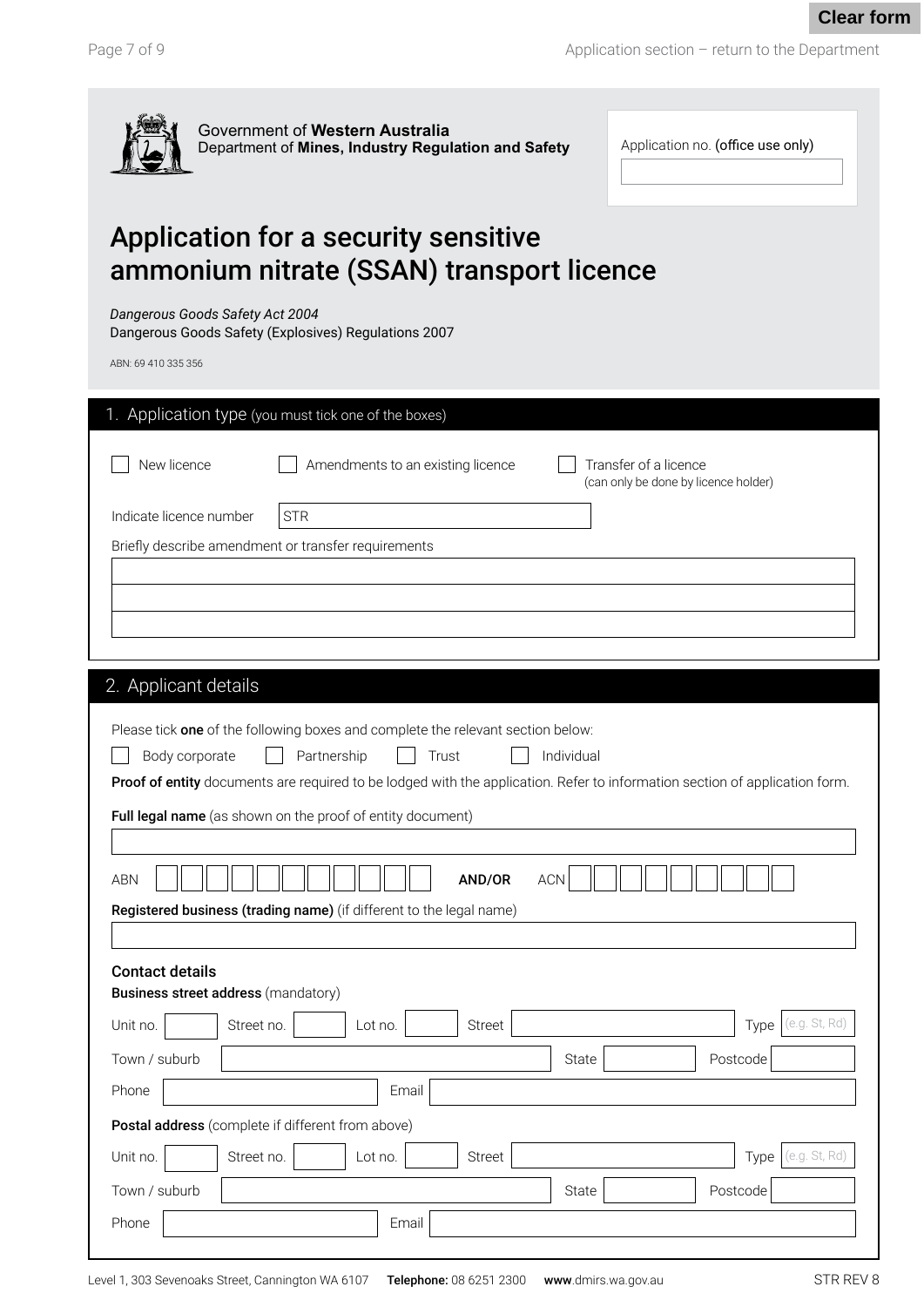| 3. Relevant offence                                                                                                                                                                                         |                                         |
|-------------------------------------------------------------------------------------------------------------------------------------------------------------------------------------------------------------|-----------------------------------------|
| The following questions must be answered if the applicant is an individual.                                                                                                                                 |                                         |
| Have you been convicted of any relevant offence?                                                                                                                                                            | ⊢ IYes ∟INo                             |
| Do you have a charge of a relevant offence pending against you?                                                                                                                                             | $\frac{1}{2}$ $\sqrt{98}$<br><u>INO</u> |
| If you answered 'yes' to either of the above questions please attach a separate sheet with details of your full name, date of<br>birth, description of offence and/or charge, places, dates, penalties etc. |                                         |

## 4. Security clearance details

| Completion of this section is mandatory where the applicant is an individual. |  |
|-------------------------------------------------------------------------------|--|
| WA Dangerous Goods Security Card number<br>Expiry date                        |  |
| 0R                                                                            |  |
| Recognised security clearance from another State / Territory of Australia     |  |
| Licence / permit description                                                  |  |
| Licence / permit number                                                       |  |
| State issued<br>Expiry date                                                   |  |
| A certified copy of the licence / permit must be attached to the application. |  |

| 5. Vehicle location                                                   |                              |
|-----------------------------------------------------------------------|------------------------------|
| Property name (if applicable) (in WA where vehicles can be inspected) |                              |
| Trading name                                                          |                              |
| Street<br>Unit no.<br>Street no.<br>Lot no.                           | (e.g. St, Rd)<br>$Type \mid$ |
| Town / suburb<br>Postcode                                             |                              |
| Phone<br>Facsimile                                                    |                              |
|                                                                       |                              |

#### 6. Insurance

| Have you obtained public liability insurance in accordance with Chapter 8 of the Australian Explosives Code, 3rd edition? |  |
|---------------------------------------------------------------------------------------------------------------------------|--|
| $\Box$ Yes $\Box$ No                                                                                                      |  |

| 7. Applicant's declaration (where the intended licence holder is not an individual, this declaration must be<br>signed by a person within the business / firm who has authority to sign)                                  |                 |  |
|---------------------------------------------------------------------------------------------------------------------------------------------------------------------------------------------------------------------------|-----------------|--|
| l declare the information provided in this application and the documents provided in support of it, are true and correct.<br>I understand that providing false or misleading information in an application is an offence. |                 |  |
| Name                                                                                                                                                                                                                      | <b>Position</b> |  |
| Signature of applicant                                                                                                                                                                                                    | Date            |  |